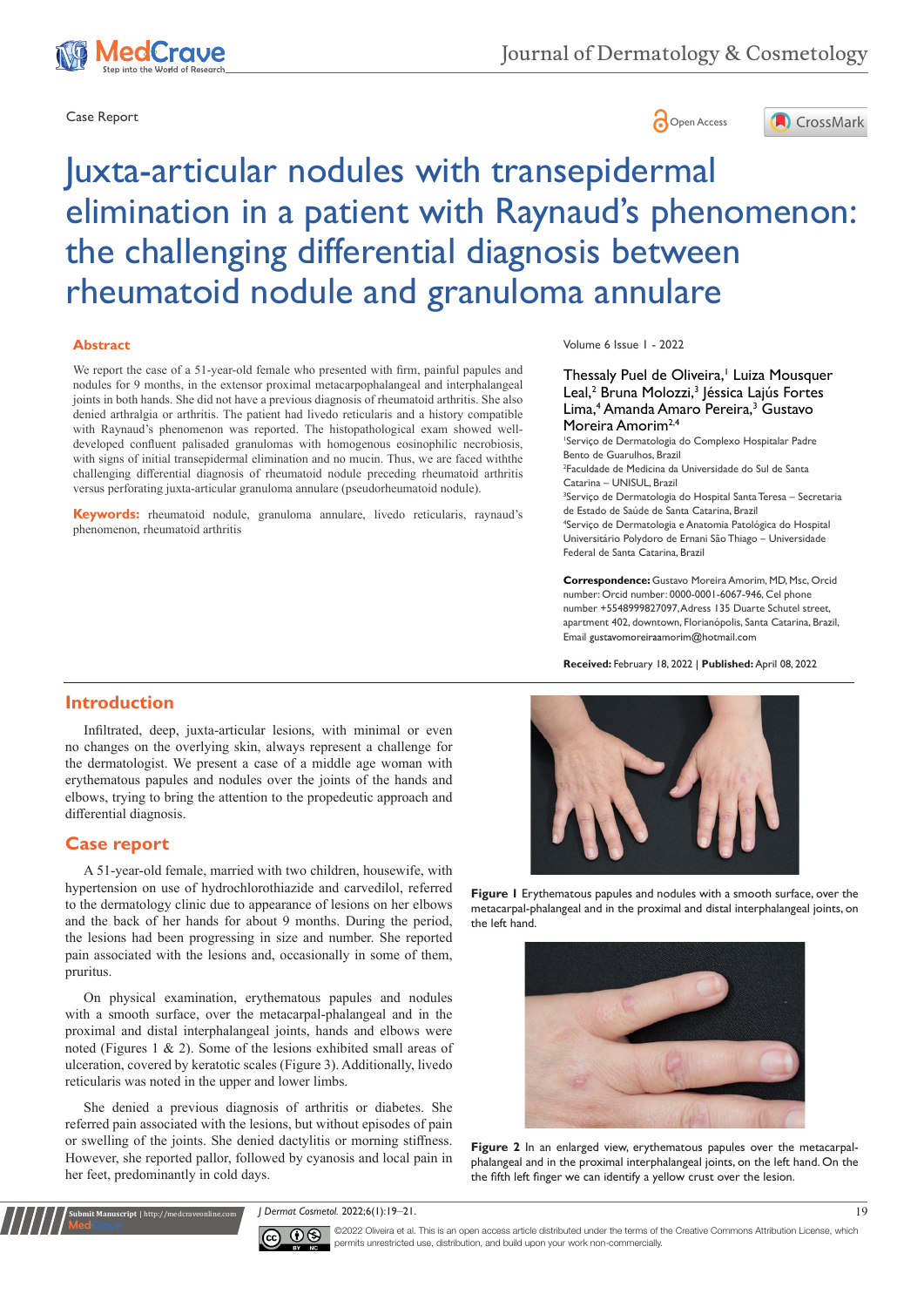*Juxta-articular nodules with transepidermal elimination in a patient with Raynaud's phenomenon: the challenging differential diagnosis between rheumatoid nodule and granuloma annulare*



**Figure 3** Dermoscopy showing a erythematous papule with a small area of ulceration, covered by keratotic scales.

With the diagnostic hypotheses of rheumatoid nodule, granuloma annulare, erythema elevatum diutinum and sarcoidosis, incisional biopsy was performed and histopathological examination showed palisaded epithelioid granulomas in the superficial and deep dermis, without plasma cells, with central fibrinoid necrosis, in addition to vascular ectasia with tumefied endotheliocytes and fibrin thrombi. The process touched the epidermis in foci, suggesting areas of transepidermal elimination (Figures 4 & 5).



**Figure 4** H&E, 40x: presence of palisade granulomas with central necrobiosis.



**Figure 5** The lesion approaches the epidermis, outlining transepidermal shedding of necrobiotic collagen.

Laboratory investigation did not reveal abnormalities in the blood count or inflammatory proteins; ANA, Anti-Ro, Anti-La, and Anti-HCV were negative, but rheumatoid factor was positive at low titers (40 U1/ml; method: nephelometry; 30 a 79 U1/ml: weakly reactive).

With a diagnosis of rheumatoid nodule, intralesional infiltration of triamcinolone was proposed, combined with the inclusion of nifedipine in the antihypertensive regime aimed at controlling Raynaud's phenomenon. Although, in our view, the nodules preceded the joint condition and there is no diagnosis of rheumatoid arthritis at the moment, the patient was referred to the rheumatologist for specialized investigation and follow-up. Rheumatologist rule out, at this point, Rheumatoid Arthritis, adopting a watch and wait conduct. Patient remains in follow-up in our out-patient clinic.

## **Discussion**

Cutaneous rheumatoid nodule is the most common extra-articular manifestation of rheumatoid arthritis, $1,2$  it is present in approximately 30-40% of patients throughout the course of the disease,3,4 however, 7% of patients already have nodules at the time of diagnosis of rheumatoid arthritis,<sup>2</sup> and in patients with Felty's syndrome there is a high incidence of these lesions, up to 75%.<sup>5</sup> Generally, rheumatoid nodules do not relate to the severity of progression of the articular condition and can appear before arthritis is installed.<sup>3</sup> In any case, they are more frequently present in patients with a long period of illness, directly correlating with titration of the rheumatoid factor.<sup>2,3</sup> Up to 90% of patients with nodular disease may have positive rheumatoid factor serology.3,5 Rheumatoid nodules are rarely associated with other diseases.2 However, some studies report presentation of rheumatoid nodules in patients with rheumatic fever, identifying a correlation with severe stages of this disease; when they present the nodules, 90.4% of the patients have cardiac involvement.<sup>2</sup> There are also reports of an association with connective tissue diseases, such as systemic lupus erythematosus, however the non-specificity of rheumatological diagnostic criteria may suggest the overlap of rheumatoid arthritis and lupus.2 More sporadic is the association of rheumatoid nodules with spondiloarthropathies and hepatitis C infection.2

Another condition described even less frequently is rheumatoid nodulosis, in which the patient presents with nodular lesions, but does not have chronic synovitis, radiographic alteration or systemic symptoms, which is compatible with the patient in the present report. This condition is more prevalent in men, reaching up to 82% of cases.2 Smoking and local trauma are considered risk factors for the development of nodules.4 The lesions are covered with healthy or slightly erythematous skin, may be solitary or multiple, sometimes coalescing to form plaques or annular lesions,<sup>3</sup> vary from 5 mm to a few centimeters in diameter, and can be either adhered to the periosteum and tendons, or mobile.3 They are painless on palpation and are typically located on pressure points or extensor surfaces of joints such as elbows, forearms, metacarpophalangeal and proximal interphalangeal joints, back, heels and other areas.<sup>1,4,6</sup>

They can also present in extracutaneous sites such as lungs, tendons, vocal cords, occiput and sacrum.2,4 Among the possible differential diagnoses of rheumatoid nodules are synovial cysts, granuloma annulare, gouty tophus, tumoral calcinosis, fibromas, xanthomas and others.7,8 Juxta-articular granuloma annulare (pseudorheumatoid nodule) is a particularly challenging differential diagnosis, presenting more commonly in children and mimicking the histological presentation of rheumatoid nodules.<sup>9</sup> In a series of 14 cases of pseudorheumatoid nodule, no perforation or scales were observed, and no patients had a positive rheumatoid factor.<sup>9</sup> Histological presentation in those cases was often indistinguishable from that of rheumatoid nodule, with scant mucin present in 11 of 12 cases.

Pseudo rheumatoid nodules, as the other forms of granuloma annulare, seem to affect more women than men; they are often symmetrically distributed. RN are just the opposite: they show a male predominance and usually assymetrical arrangement. Contributing to

**Citation:** Oliveira TP, Leal LM, Molozzi B, et al. Juxta-articular nodules with transepidermal elimination in a patient with Raynaud's phenomenon: the challenging differential diagnosis between rheumatoid nodule and granuloma annulare. *J Dermat Cosmetol.* 2022;6(1):19‒21. DOI: [10.15406/jdc.2022.06.00201](https://doi.org/10.15406/jdc.2022.06.00201)